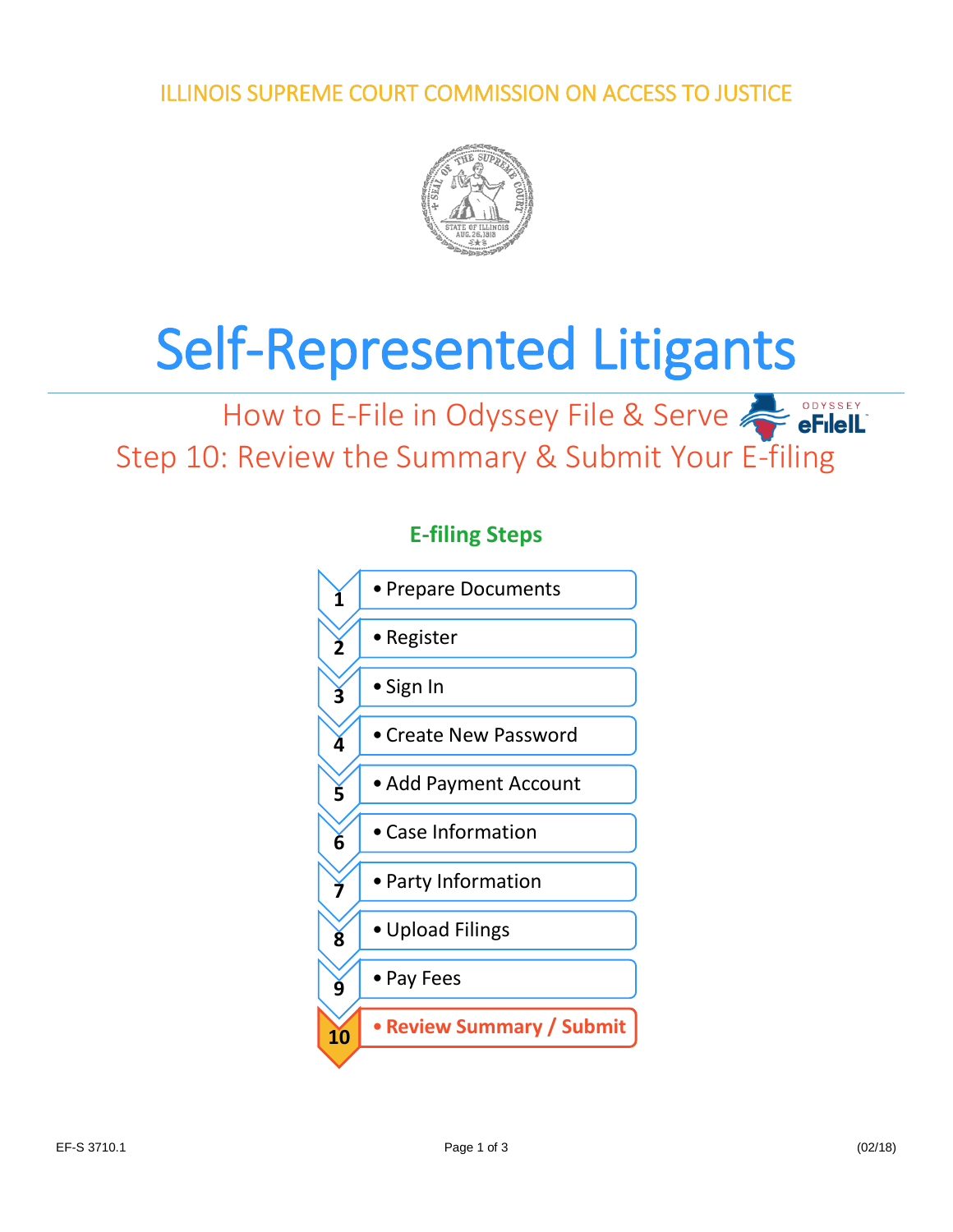Once you have completed all the e-filing steps (Case Information, Party Information, Filings, and Fees), you can review a **Summary** of your filing before submitting it. After you review your Summary, you must **Submit** your filing to the court to complete e-filing. The whole packet of what you submit to the court is called an "envelope" in the e-filing system.



- 1. Scroll to the bottom of the webpage after you've completed the Case Information, Party Information, Filings, and Fees sections.
- 2. Click **Summary**.

If you have not entered all the required information for your e-file, you will not be able to review a Summary of your e-filing envelope.